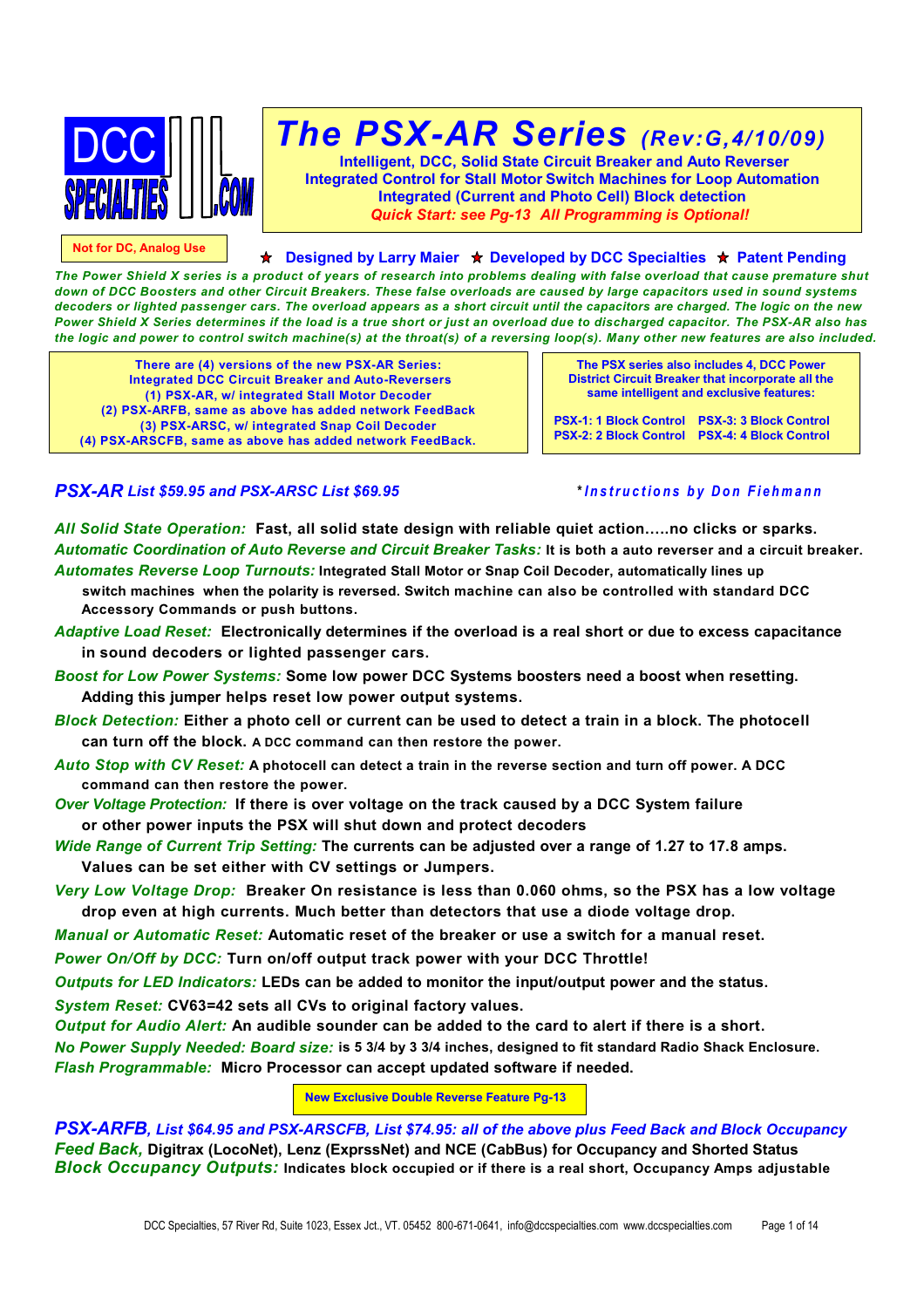### **Why Divide my Layout?** (Courtesy of Kalmbach Publications)

Though DCC offers a more realistic type of train control – being able to run multiple locomotives independently on the same track – the electricity running through the rails of your layout still needs to be properly managed and distributed. Since one of the big selling points of DCC is that you don't need to divide your layout into individual electrical blocks for independent train control, you're probably asking yourself, "why should I do it?" In addition to minimizing operating disruptions, power districts are also a key to DCC power regulation. If you're running a lot of trains, you'll need to make sure your DCC system can supply all your power needs efficiently and safely. Adding power districts to your layout can help with that. By separating your layout into districts, you divide the total track power available into smaller, more manageable units.

### **How do I Determine Districts?**

There are really two types of power districts: those that are circuit-breaker protected zones on the layout and those that have their own independent Booster (also breaker protected). Probably the best way to determine where to place power districts is to take a look at the expected current draw, (Traffic), for each operating location on the layout. For example, a busy yard might have two switchers, one or more trains on the arrival and departure tracks, another train or two passing the yard on the main, and maybe a peddler working nearby local industries. If some or all of these trains have more than one locomotive, you could have 10 to 15 current-drawing units all competing for power in a fairly small area. Even assuming that the locomotives have efficient motors, this type of load may be heavy enough to slow down a DCC system running on a common 5A booster. Generally, our experience has shown that in HO if you have for a 12-14 awg buss and 20 awg feeders, that a 5 Amp system can support up to 10 0perators. Many users overestimate the amount of Booster power needed. Try using the PSX Series first, then if your trains start to slow down you may need to add extra Booster to support the concentration of trains in this location. By dividing a layout into power districts in this manner, and using a combination of boosters and circuit breakers, you can make the most efficient use of available power on any mid-size or large-size layout.

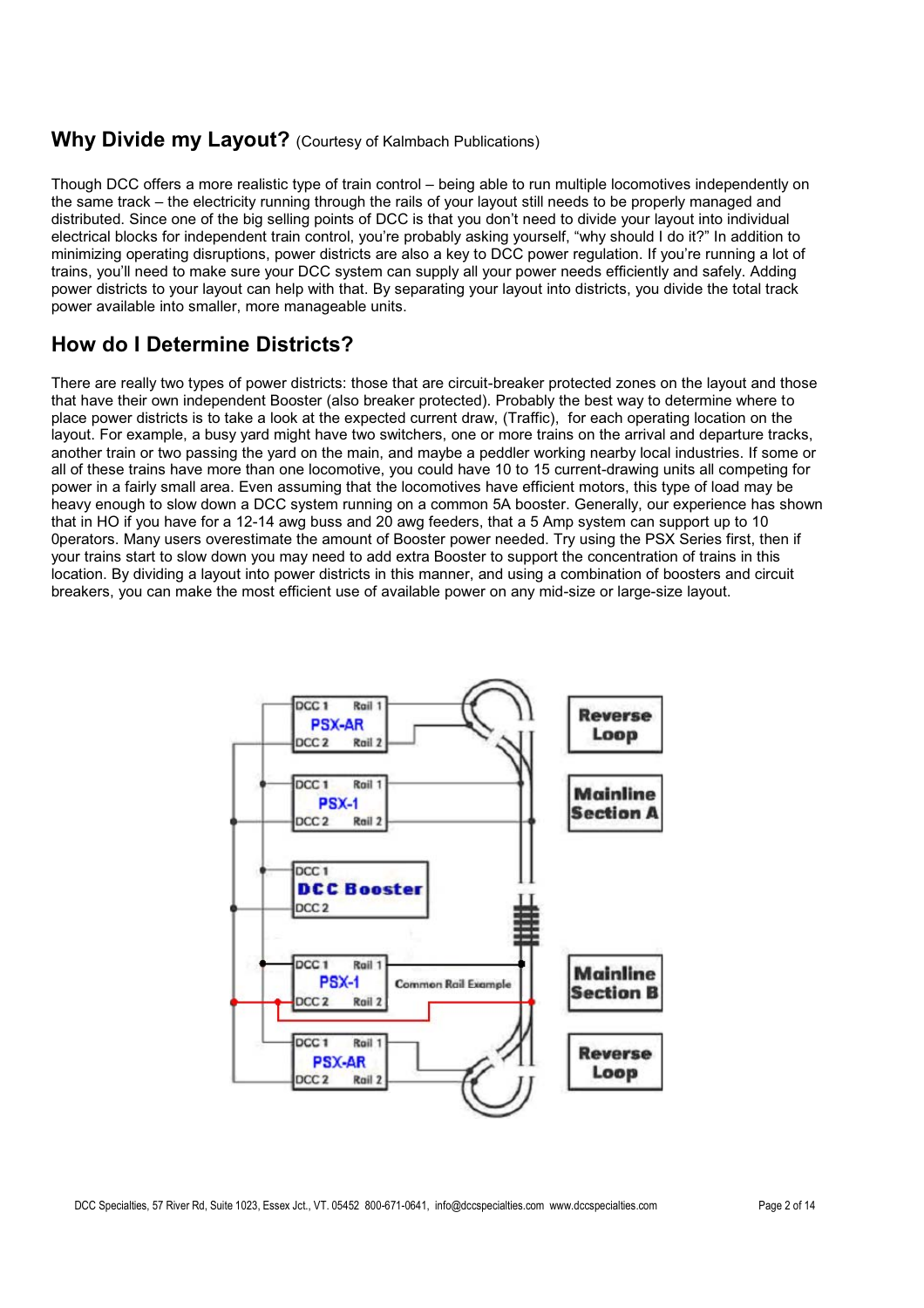## **Connections and Wiring:**



Note:

Newer versions of the PSX-AR will have the sensing transformers mounted on the topside of the circuit bd.

|            | <b>J1 Input Power Connector</b>       |             | <b>J6 Trip Current Settings</b>        |
|------------|---------------------------------------|-------------|----------------------------------------|
| $J1-1$     | DCC Input 1                           | $J6-1$      | See Text for Jumper                    |
| $J1-2$     | DCC Input 2                           | $J6-2$      | <b>Settings and Current</b>            |
|            |                                       | $J6-3$      | <b>Outputs</b>                         |
|            | <b>J2 Output Power Connector</b>      | $J6-4$      |                                        |
| $J2-1$     | DCC Output 1                          |             | J7 Auto/Manual Reset- Inrush Boost     |
| $J2-2$     | DCC Output 2                          | $J7-1$      | 1-2 Open for Auto Reset                |
|            |                                       | $J7-2$      | 1-2 Closed for Manual Reset            |
|            | <b>J3 Program Jumper</b>              | $J7-3$      | Connect 3 to 4 to                      |
| $J3-1$     | <b>Connection 1-2 for Programming</b> | $J7-4$      | <b>Enable Inrush Boost</b>             |
| $J3-2$     |                                       |             |                                        |
| $J3-3$     | <b>Connection 2-3 for Operations</b>  |             | J8<br><b>Factory Only Connection</b>   |
|            |                                       |             |                                        |
|            | <b>J4 Block Occupancy</b>             |             |                                        |
| $J4-1$     | Photo Cell connections pin 1 and 2    |             | <b>J9 Dual Coil Switch Mach Option</b> |
| $J4-2$     |                                       |             | J9-1 (-) Switch Coil Output            |
| $J4-3 (+)$ | Block Occupied output pin 3, 4        |             | J9-2 (+) Switch Common                 |
| $J4-4$ (-) | J4-3 -4 Network Feedback              |             | J9-3 (-) Switch Coil Output            |
| $J4-5 (+)$ | Short Circuit detected output (5mA)   |             | J9-4 (+) Switch Common                 |
| $J4-6$ (-) | J4-5,-6 Network Feedback              |             |                                        |
|            | <b>J5 Switch Outputs</b>              |             | J10 Input Power (On) Led (Remote)      |
| $J5-1$     | To Tortoise Pin 1 (see text)          | $J10-1 (+)$ |                                        |
| $J5-2$     | To Tortoise Pin 8                     | $J10-2 (-)$ |                                        |
| $J5-3 (+)$ | Remote Status LED (anode)             |             | J11 Track Power Led (Remote)           |
| $J5-4$ (-) | Remote Status LED (cathode)           | $J11-1 (+)$ |                                        |
|            |                                       | $J11-2(-)$  |                                        |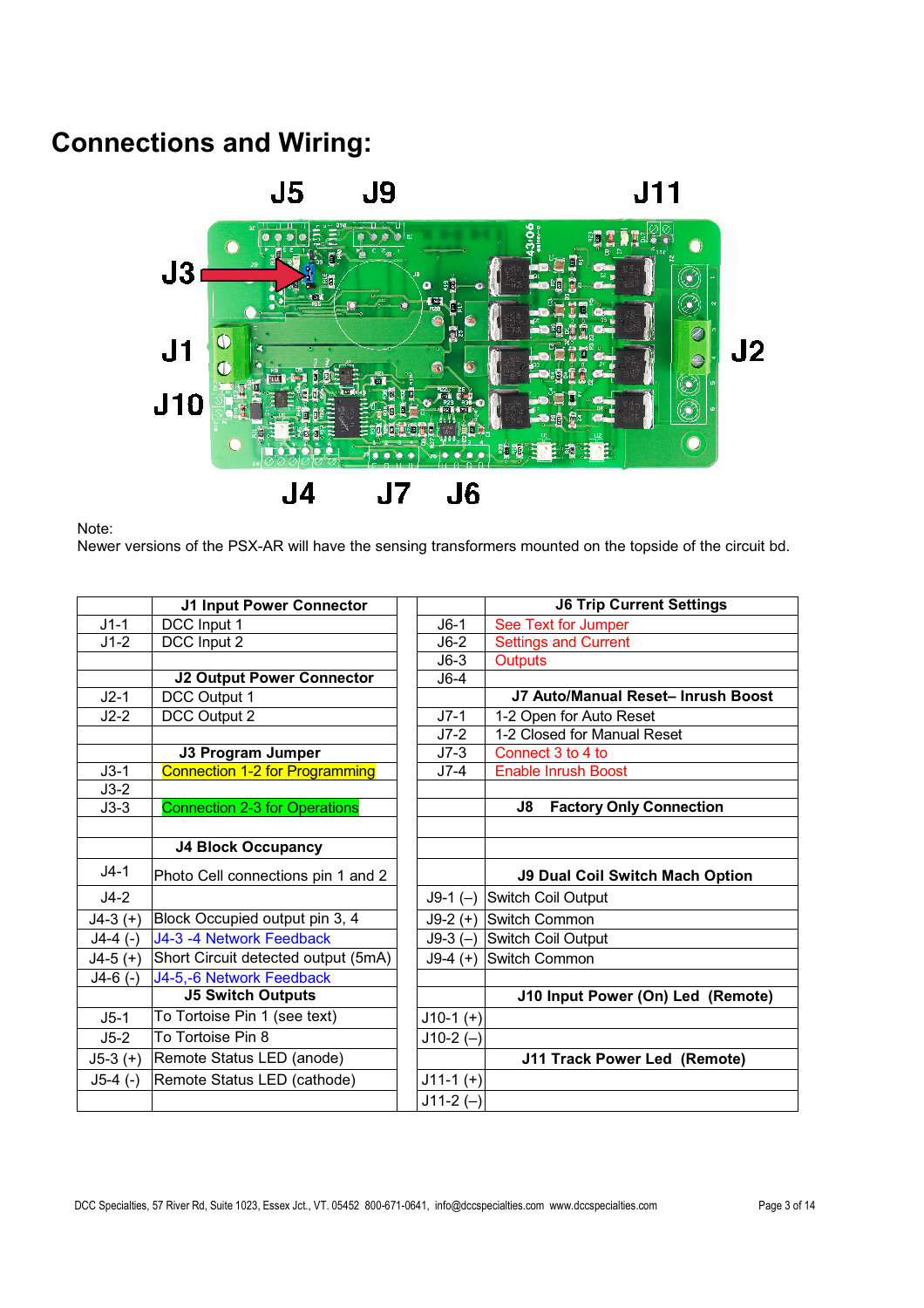## **Connections and Wiring:**



This chart shows the jumper setting for a few of the available current trip points. The current values can also be set with values in CV49. Note CV49 must be set to "0" for J6 jumpers to work. See pg-5 and 7 for more info and all the settings.

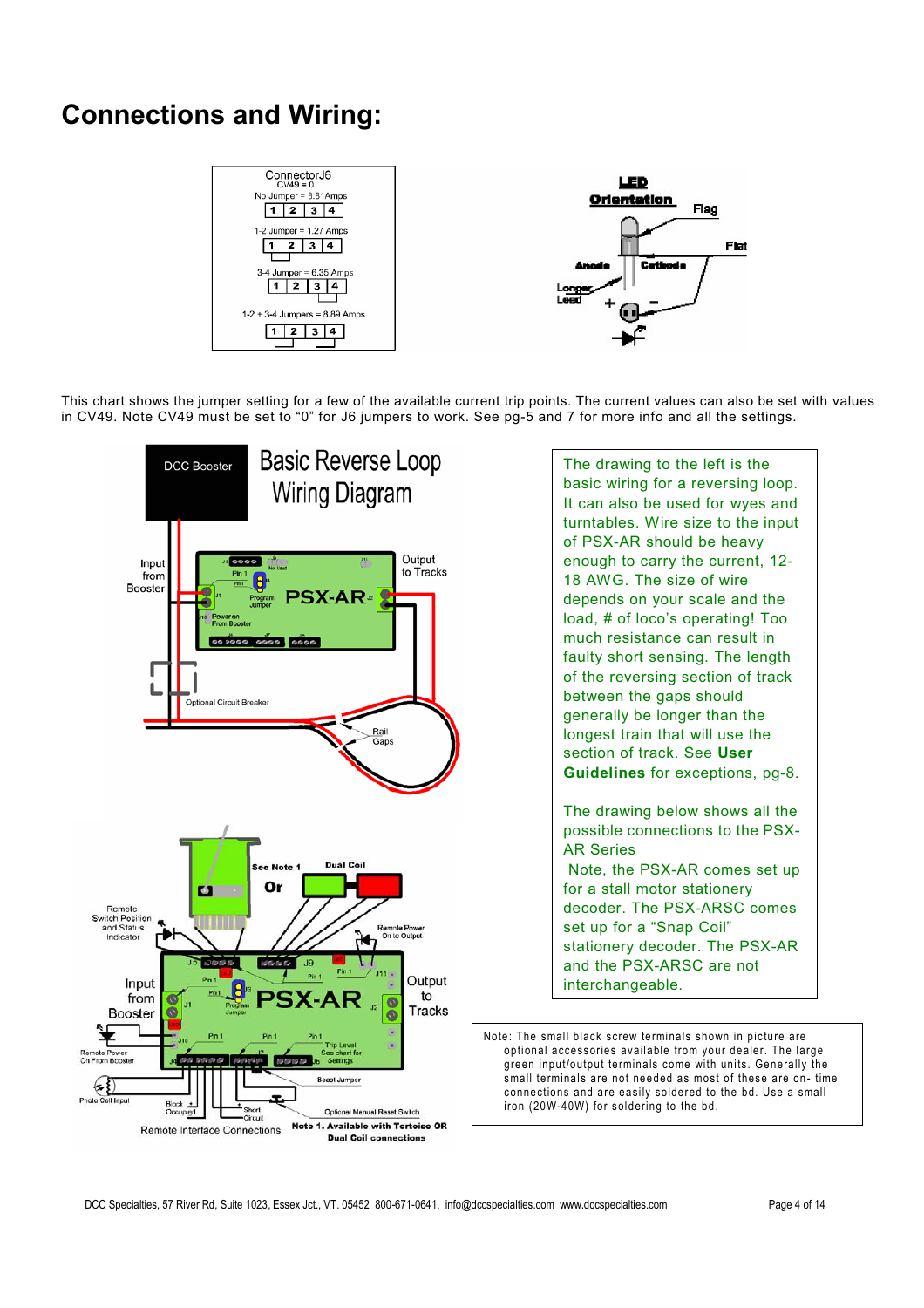## **Connections and Wiring:**

**J1** – DCC power input connections from the booster. See also the diagram on previous page.

**J2** – Reverser output to the reversing track. Use the screw terminals connected to J2, 3-4. It has parallel outputs for multiple loop connections if needed, J2, 1-2 and 5-6.

**J3** –Programming jumper. J3-2 to J3-3 is the operating configuration. J3-1 to J3-2 when connected at power on sets the reverser to enter the programming mode.

**J4**-1 and J4-2 are the inputs for the photocell detector used for the stopping function. Note: Be sure there is sufficient light above the cell to trigger the circuit. The photocell sensitivity is automatically calibrated each time it is armed. Silonex NSL-6112

**J4**-3 (+) and J4-4(-) are open if the block is not occupied and are connected together (up to 5 ma) if the block is occupied. This is an opto-isolated output switch and provides no power.

**J4**-5 (+) and J4-6 (-) are connected together (up to 5 mA) when the reverser has detected a short circuit and open with no short .This is an opto-isolated output switch and provides no power.

**J5**-1 and J5-2 are connected to pins 1 and 8 of a Tortoise switch machine. The reverser will align the Tortoise with the direction of the reverser. Pin 1 and 8 on the Tortoise may need to be swapped to make sure the switch point direction aligns with the polarity of the reverser. A bi-color LED can be used in series with the Tortoise to indicate the switch position

**J5**-3 (-) and J5-4 (+) are for a remote status LEDs. The LED is connected directly to the terminals. No resistor is required. (*Off* means *normal)* – (*blinking* means *reversed)* – (*steady on* means a *short circuit*.)

**J6** – Sets the current trip level when CV49=0. CV49 default is 03 which will set a trip current of 3.81 amperes if no jumpers are installed. If J6-2 is connected to J6-1 and J6-4 to J6-3 is open, then the current trip is 1.27 amperes. If J6-4 is connected to J6-3 and J6-2 to J6-1 is open, then the current trip is 6.35 amperes. If J6-4 is connected to J6-3 and J6-2 is connected to J6-1, then the current trip is 8.89 amp. See pg-6 for all settings.

**J7**-1 and J7-2 are the auto/manual reset input. If the connections are open, the breaker will automatically try to reset. If the terminals are connected together (like a SPST toggle switch or a N/C push button switch), then the breaker will remain off after a short until the connection from J7-1 to J7-2 is momentarily off

**J7**-4 to J7-3 Is the **Inrush** booster enable jumper. When the jumper is installed, the breaker will use a turn on algorithm that is designed to assist low power or overly sensitive boosters in starting high inrush current loads. It will also assist low power boosters such as the Zephyr and the NCE Power Cab to re-start difficult loads. When CV53 is zero, the jumper will enable/disable this function. If CV53 is a non-zero value, then the boost function is enabled regardless of the presence or absence of a jumper.

**J8** is the software upgrade interface and not for consumer use.

**J9** is the dual coil switch machine output when the PSX-ARSC hardware is configured for dual coil operation. J9-2 and J9-4 are the positive output voltage. One coil is connected to J9-1 while the remaining coil is connected to J9-3. Which coil to which terminal is determined by which way the points are aligned when the PSX-ARSC is in its normal state.

**J10**-1 (+) and J10-2 (-) are for a remote indicator showing input power is coming into to the PSX-AR

**J11**-1 (+) and J11-2 (-) are for a remote indicator showing that the track outputs are on (or off).

#### **Timing Settings:**

Note: there are no jumpers or CVs for setting time delays. The unit uses its own timing algorithm to figure out how to turn *on* under a load. It differentiates between a short and a surge load, and operates accordingly. It will also recognize a difficult starting load and try to help the booster get it operating without tripping the booster's internal shutdown.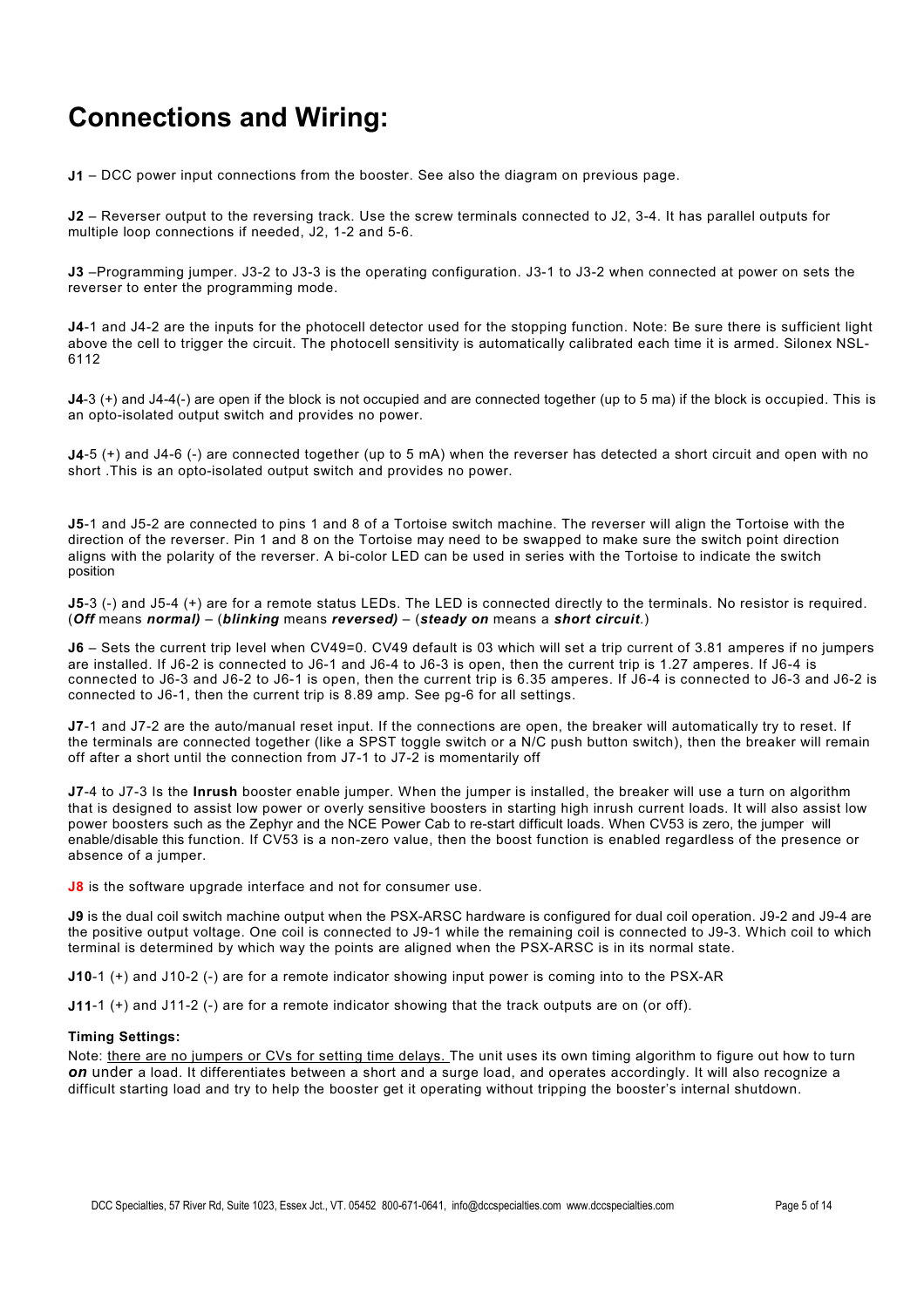## **Setting Addresses and Programming CV's: Optional/Not Required!**

#### Programming Steps:

The easiest way to program the Power Shield X is on-the-bench with or without the switch machine. Connect pins J 1-1 and J 1-2 to the output of you DCC system. There is a small red LED on the Power Shield that will blink each time a command is accepted. There is also an LED near the power input and one near the power output used to indicate power status. If you plug in a spare switch machine the command can be tested when finished programming and have returned the program jumper back to the RUN position. If you make a mistake, don't worry, just go back and program the CV to the desired value. If you are hopelessly lost, set CV63 to 42 and you can start over again with factory default values.

### *(1) Do Not Use Program Track!*

### *(2) The PSX-AR's addresses are SET by moving the program jumper as described below and issuing Accessory Commands……like operating by using your DCC Throttle, pg-10*

The Table to the right shows how the DCC Manufactures identify the **Normal (Clear)** and/or the **Thrown** Route to operate accessories.

|            | <b>System   Normal(Clear)</b> | <b>Thrown</b> |
|------------|-------------------------------|---------------|
| Digitrax   | C or Closed                   | t or Thrown   |
| Lenz       | ┹                             |               |
| <b>MRC</b> | OΝ                            | <b>OFF</b>    |
| NCE.       | Normal/ON/1                   | Reverse/OFF/  |

*(3) Configuration CV's are Programmed in Ops Mode, "on the main", also by moving the programming jumper, see Pg 10. Use any non-loco address, except defaults, to initiate Ops Mode.*

#### *(4) It is important to remember that Addresses are Set and CV's are Programmed!*

### **Special Programming Instructions:**

Specific DCC Systems need to follow specific programming sequences to reliably program the *PSX-AR's* **,** see *pg-10*

**NCE and MRC:** Do not use the Accessory Programming Mode, only use Ops Mode for CV's see *pg-10*

#### **Digitrax:** see *pg-10*

Digitrax users should review the settings of the Digitrax, DCS-100/200 prior to programming a PSX-AR. It is important that the DCS-100/200 has the Switching (Accessory) Control enabled otherwise it will not operate Stationery Decoders or Accessories. The Digitrax Command Station sends out up to eight accessory addresses every time you use your throttle to turn track power on and/or you reboot the system and have track power set for auto turn on. If you connect the PSX-AR to the Digitrax system with the PSX-AR's *jumpers* set to the programming mode, these eight addresses will be programmed. It is recommended for Digitrax that the Setting of Addresses and Programming of CV's be done at the same time to avoid the accidental Setting of Addresses as described above. See Pg-12.

#### **One Solution:**

Turn on the command station and wait a minute before connecting the *PSX-AR's* so that it will not see these addresses.

#### **Better solution:**

Follow the directions above for setting the *PSX-AR's* to the programming mode by moving the jumper and then turn on the Digitrax system. The eight addresses will be stored. Select and use OPS mode programming to set CV63 to 42, which resets to default settings, and the *PSX-AR's* is ready to program normally. This does mean that you want to be careful if you have already programmed some addresses. These can be over-written by the Digitrax system. Your best bet is to keep a list of the address set in each, when you want to add addresses, you will have to set CV63 to 0 and then re-program the original addresses before adding the new ones.

#### **Lenz:** See also *Pg-10.*

The Lenz system sends repeat accessory commands as long as you hold down the 1 or 4 command key. This ensures that the accessory decoder sees the message, but can result in the same address stored multiple times while programming the *PSX-AR's* The solution is simple. Hold the 1 or 4 key down for only a short time. Once you see D10 flash indicating an address has been stored, release the control key. If you see multiple flashes, you have stored the same address more than once. Since the *PSX-AR's* will flash D10 each time you send it an accessory address, you can easily get a feel for the timing involved. In the normal operating mode (not programming mode), select an accessory address that has not been programmed into the *PSX-AR's,* send an accessory command to this address and hold down the 1 or 4 control key. D10 will flash each time the command station repeats the accessory address. This will give you a feel of how long to hold the control key while you are programming multiple address.

DCC Specialties, 57 River Rd, Suite 1023, Essex Jct., VT. 05452 800-671-0641, info@dccspecialties.com www.dccspecialties.com Page 6 of 14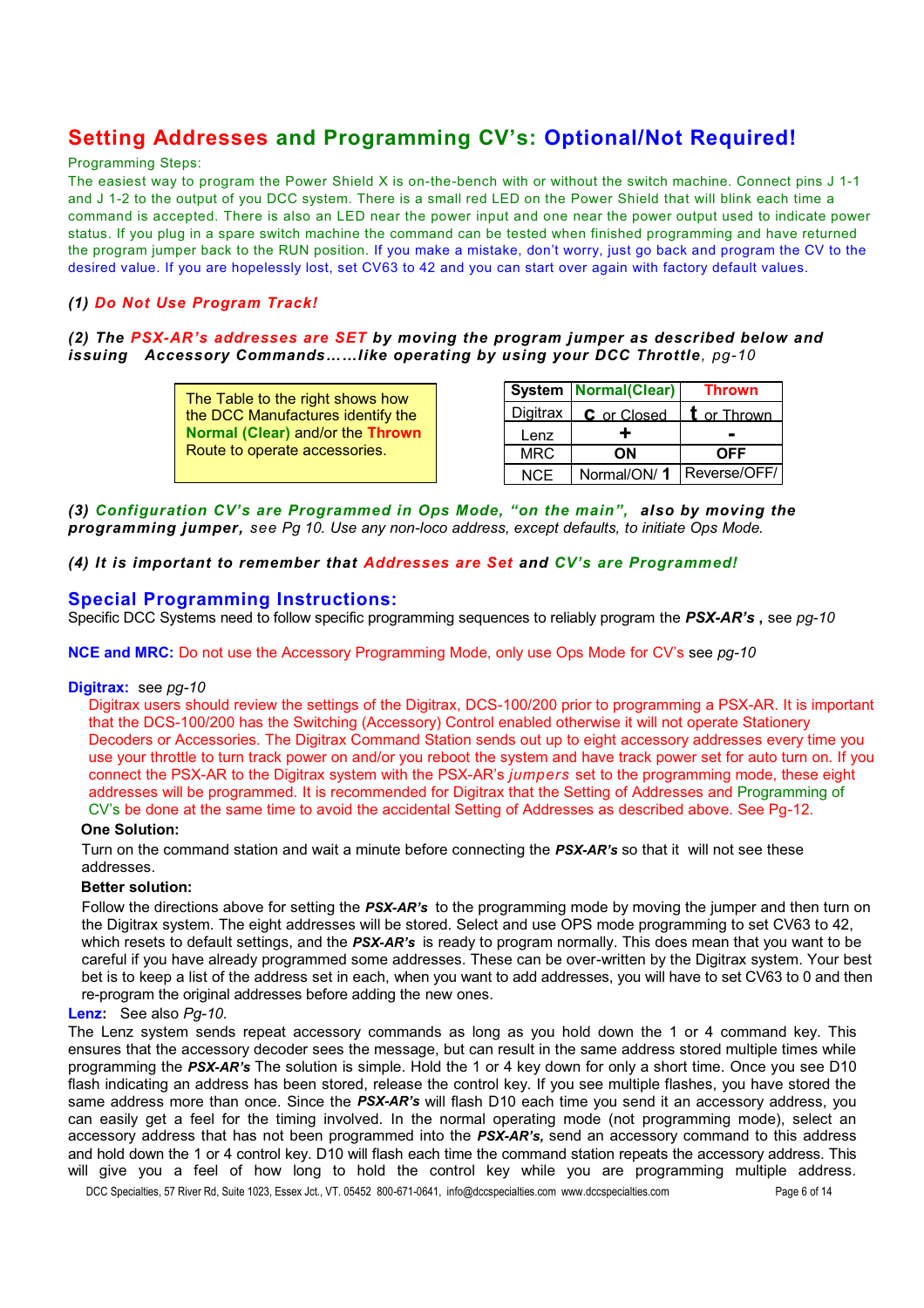## **Setting Addresses and Programming CV's: Optional/Not Required!**

There are **Three** (3) Accessory Addresses:

(1) The **First** accessory address lets you turn the output track power from the Power Shield on and off. (Default address 2042)

(2) The **Second** address is used to arm the photocell circuit. When the light level drops, due to a train covering the photo cell, the power will turn off. Power can be turned back on (or off) under DCC control. The second address (2043 default) arms (when the command is "on" ) the photo detector to turn the output *off* when the light level drops. This is designed to allow you to stop a train on a hidden staging track by arming the photo detector and then the reverser will turn off power to the section when the train covers the photo detector. Once the photo detector has tripped, it will not turn *off* track power until it is armed again with this accessory address command.

(3) The **Third** address (2044 default) controls the output to the stall motor or dual coil switch machine outputs by using a normal DCC accessory commands for a switch, throw(off) or clear(on) command.

#### **Setting the Three Accessory Addresses:**

Addresses are set by moving jumper, J3 to positions 1-2 for the program mode with power *off.* Turn power *on, See Digitrax Caution* and the **next** accessory command issued by the DCC system will be stored as the **first address,** (track power on/off). By default, the unit will store the **next two** consecutive addresses for the second and third address. Once the address is entered you can use either the on (clear or +) or the off (throw or -) function. If no further addresses are sent by the DCC system, you will have **three sequential addresses** starting at the address you sent in the program mode. If you **continue sending addresses** to accessories, then these will be stored as the **second and third addresses.** Thus, you can have three sequential addresses starting at any desired address, or you can have three random addresses. Remember to power *off* and put the program jumper back to 2-3, unless you are going to program CV settings. Note: When changing from *run* to *program* mode, wait about 1 minute before turning power back on to the PSX-AR.

| Function                         | Default Address | Your New Address |
|----------------------------------|-----------------|------------------|
| <b>Arm Output for Photo Cell</b> | 2043            |                  |
| <b>Turnout Accessory Address</b> | 2044            |                  |
| <b>Track Power On/Off</b>        | 2042            |                  |

#### **Reference Chart for the Three Accessory Commands**

#### **Programming the CV Values:**

Programming the CV values is done using the Programming-on-the-Main (POM) function. With power *off,* put the programming jumper on pins 1-2, then turn power back *on.* Then go into the Program-on-the-main mode. You will need to setup a "fake" loco address in order to get to the CV setting operation. Put in any address. **(Not** an address that is in use on the layout.) Hit enter, then you can start entering the CV numbers followed by the values. When done, turn power off and replace the program jumper to pins 2-3.

**CV49** – sets the current trip value. If CV49=0, then the Trip Current jumpers on J6 are enabled. *Remember to use either the Jumpers or the CV settings, not both! . .* The following trip currents can be set by programming:

**Caution continuous operations at a value higher than CV49=08, (10.2 amps) without the addition of heat sinks to the output transistors may overheat or damage the PSX-AR! Trip Current Jumpers**

| CV49 Value | <b>Trip Current (Amps)</b>        | <b>Continued</b> |                              | ConnectorJ6                     |
|------------|-----------------------------------|------------------|------------------------------|---------------------------------|
| 00         | 3.81<br><b>See Chart to Right</b> |                  | <b>CV Value Trip Current</b> | $CV49 = 0$                      |
| 01         | 1.27                              | 08               | 10.2                         | No Jumper = 3.81Amps<br>з       |
| 02         | 2.54                              | 09               | 11.4                         | $1-2$ Jumper = $1.27$ Amps      |
| 03         | 3.81 (default value)              | 10               | 12.7                         | з.<br>4                         |
| 04         | 5.08                              | 11               | 14.0                         |                                 |
| 05         | 6.35                              | 12               | 15.2                         | $3-4$ Jumper = $6.35$ Amps<br>3 |
| 06         | 7.62                              | 13               | 16.5                         |                                 |
| 07         | 8.89                              | 14               | 17.8                         | $1-2 + 3-4$ Jumpers = 8.89 Amps |
|            |                                   | 15               | 19.1                         | $\mathbf{3}$<br>14              |

DCC Specialties, 57 River Rd, Suite 1023, Essex Jct., VT. 05452 800-671-0641, info@dccspecialties.com www.dccspecialties.com Page 7 of 14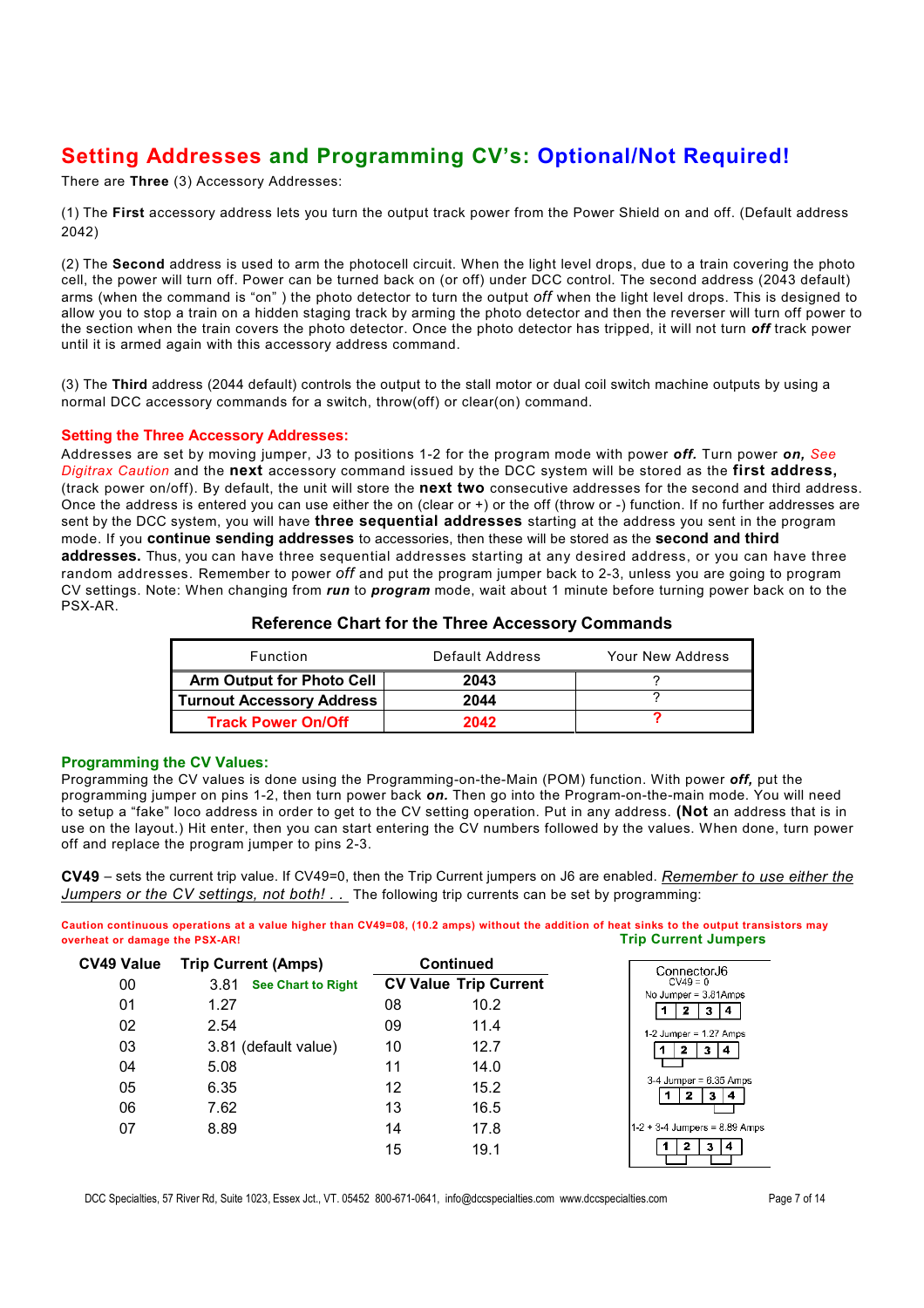## **Setting Addresses and Programming CV's: Optional/Not Required!**

**CV49 Continued.** For the Digitrax Zephyr, 01 or 02 (maybe) are OK. The NCE Power Cab should use a value of 01. Both systems benefit by the activation of the Inrush boost mode. Most 5 amp boosters should be happy with 03 or 04.

**CV50** is the block detection source selection. CV50=0 selects block current as the parameter to activate the Block Occupied (J4-3 and J4-4) output. CV50=1 will use the photo cell to activate the Block Occupied output when the photo cell is covered. Note that the photo cell is self-calibrating and will adjust itself to the ambient light level at the time that the unit is turned on. If you need extra photo cells, they are made by **Silonex** part number NSL-6112, available from Miniatronics, and Allied Radio. The CV50 default is 0.

**CV51** is not for use by the consumer.

**CV52** sets the power on position of the reverser and the Tortoise (or dual coil) switch output. CV52=0 turns on in the "normal" position. CV52=1 turns on in the "reverse" position. Note that the switch position is locked to the status (reverse or normal) of the reverser. The CV52 default is 0.

**CV53** enables or disables the Inrush boost. CV53=0 disables the boost unless the boost jumper is installed. Any other value enables the boost regardless of the presence or absence of a jumper on J7-3 and J7- 4. The CV53 default is 0.

#### **CV54, 56–CV62** are not used at present.

#### **CV55** See Page 12 (Double Reverse)

**CV63** allows control of the address programming point (same as on the Hare). Setting a value of 42 to CV63 will cause the reverser to set all CVs and addresses to factory defaults. The CV63 default is 0.

**CV64** sets the block current trip level for activating the Block Occupied output (J4-3 and J4-4). When CV64=0, the trip current is about 5 mA. CV64=0 is the default value. Increasing the value of CV64 will increase the value of the trip current. This will allow setting the trip current in a block in which the unoccupied current is greater than 0. CV64 is set, (with the block unoccupied), by increasing the value in CV64 until the Block Occupied Output just de-activates.

#### **CV65** (Double Reverse)

#### **After Programming the CVs turn power off and put the program jumper back to run position, J3, 2-3.**

### **Manual Turnout Control: See also Pg-11 for by-directional push button operation.**

If you need to return the turnout to the reset position with out issuing a DCC command, here is a simple solution. Install a normally closed pushbutton switch in series with one of the power leads to the input to connector J1. When you need to reset the turnout, operate the pushbutton for a moment and when you release the PowerShieldX-AR will go through a power on reset and the switch will return to the normal position

The PSX-AR Series can be mounted using a 1.25" #4 wood screws and a  $\frac{3}{4}$ " spacer. The spacer can be either metal or plastic. Also, the PSX-AR series was designed to fit into the box, pg-8. Radio Shack #270-1805.

#### **Mounting the PSX-AR: See also Accessories below, pg-8**

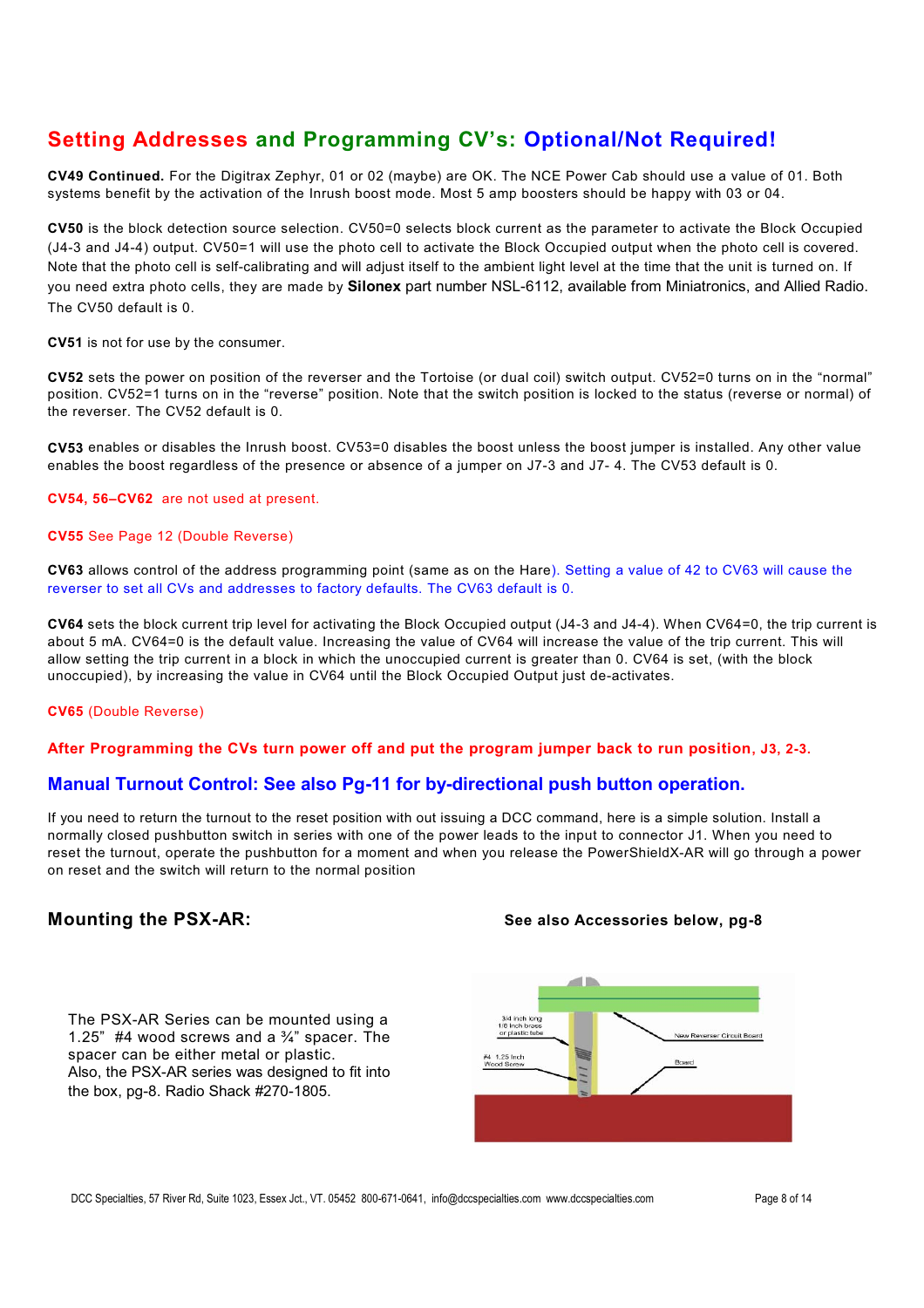# **Important Installation Tips:**

Power Shields are designed so all input/output connections are made to the screw terminals. Use up to 12 AWG wire. If you are using heavier buss wire, then solder a short length of 12 AWG wire to your heavier buss. If your Power Sections and Reverse blocks are greater than 10 Ft. long be sure to have at least 2 sets of track feeders for that section. Insufficient feeders will cause a voltage drop.

When setting up gaps for reverse sections, we recommended that the gaps be staggered about 1/8 ". Perfectly aligned gaps may reduce the current needed for **PSX-AR** to reverse properly.

If your train is longer than your reverse block and has metal wheels, you may need to cut additional gaps into the reverse section. Simply cut another set of gaps at both ends of the reverse sections inside of the original gaps. The distance between these gaps and the original gaps should be longer than the wheelbase of any metal truck.

Note that one end of the reverse section will be aligned with normal polarity track power

while the opposite or other end will have a polarity mis-match and require the reverser to act.

Test your **PSX-AR** installation prior to running a train as follows.

Observe that your DCC booster is not shorted.

Use a suitable metal object to separately short each of the four gaps that form the reverse section and observe the LED on the **PSX-AR**

Shorting the two rail gaps where the polarity is aligned will produce NO LED Indication from the **PSX-AR**

Shorting either rail gap where the polarity is mis-matched will cause the LED to rapidly flash. You can also short both rails in the reverse section and the LED will stay on until the short is removed.

*If you are using both Power Shield X Breakers and Reversers on a layout, and the locomotives hesitate when crossing a reverse gap, then increase the Trip Current on the Power Shield Breakers to the next level or until the PSX-AR operates correctly*

### **Accessories:**



**(1) The PSX-AR was designed to fit into the box above, Radio Shack #270-1805, also try your dealer.**

**(2) The Screw Terminals are available from your dealer.**

- **(3) The Alarm is Digikey, 458-1005, also try your dealer.**
- **(4) Two heat sinks, not shown, Digikey 294-1085, may be needed, for each group of (4) output Transistors. Also, we recommend Digikey, BER158, double-sided thermal tape (10" x 10" sheet, cut into strips) to attach the heat sinks to the (8) large black output transistors.**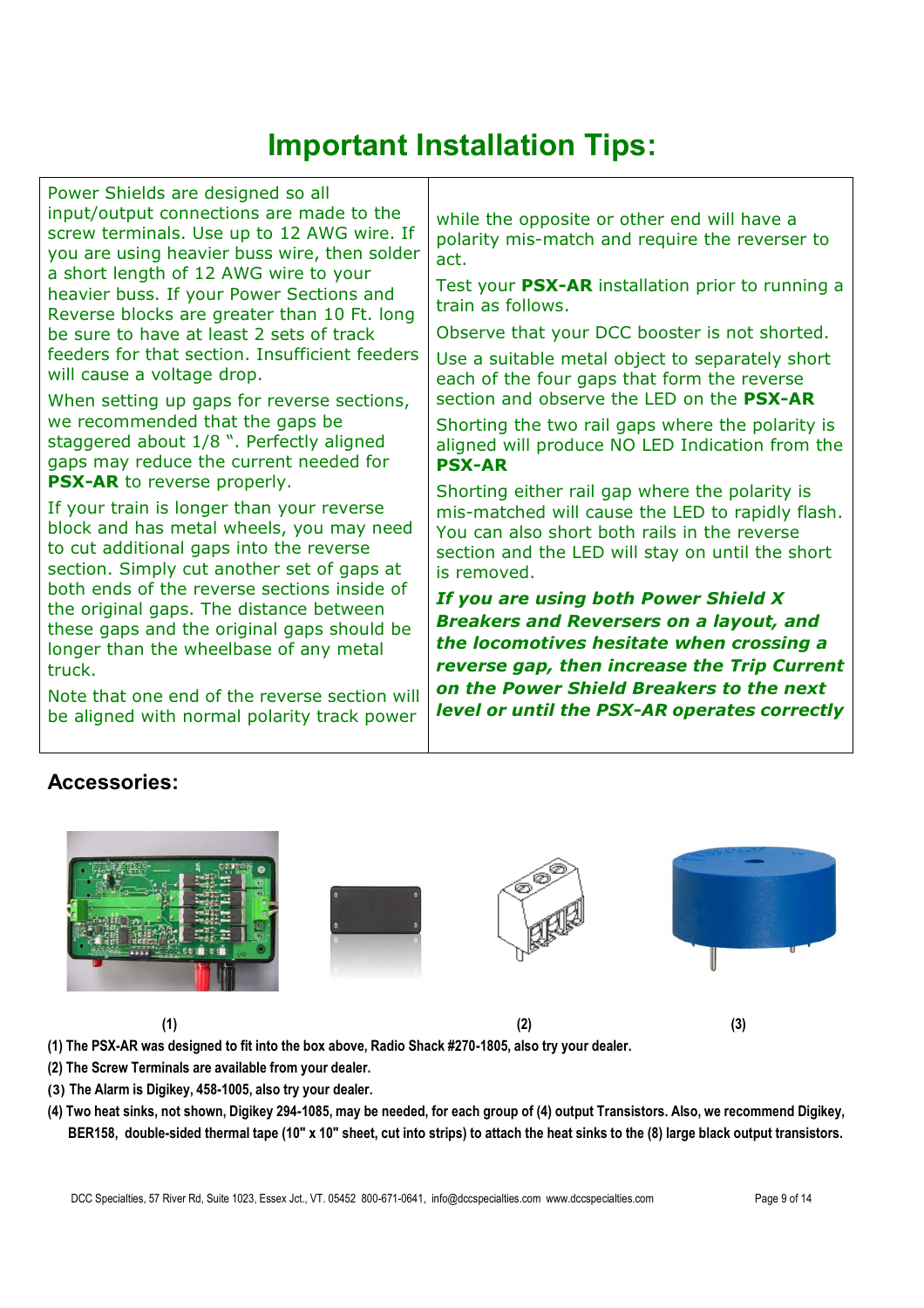## **FeedBack:**

### **Interfacing to Digitax Loco Net, NCE Cab Bus and Lens XpressNet**

The **PSX-AR** has optional outputs that allow you to convey the of the occupancy and the short circuit status to your; NCE Cab Bus, your Lenz XpressNet, or your Digitrax Loconet. These connections are made using hardware available from the respective system manufacturers. The diagrams below show you these connections. Follow your manufacturers directions for use of the data.

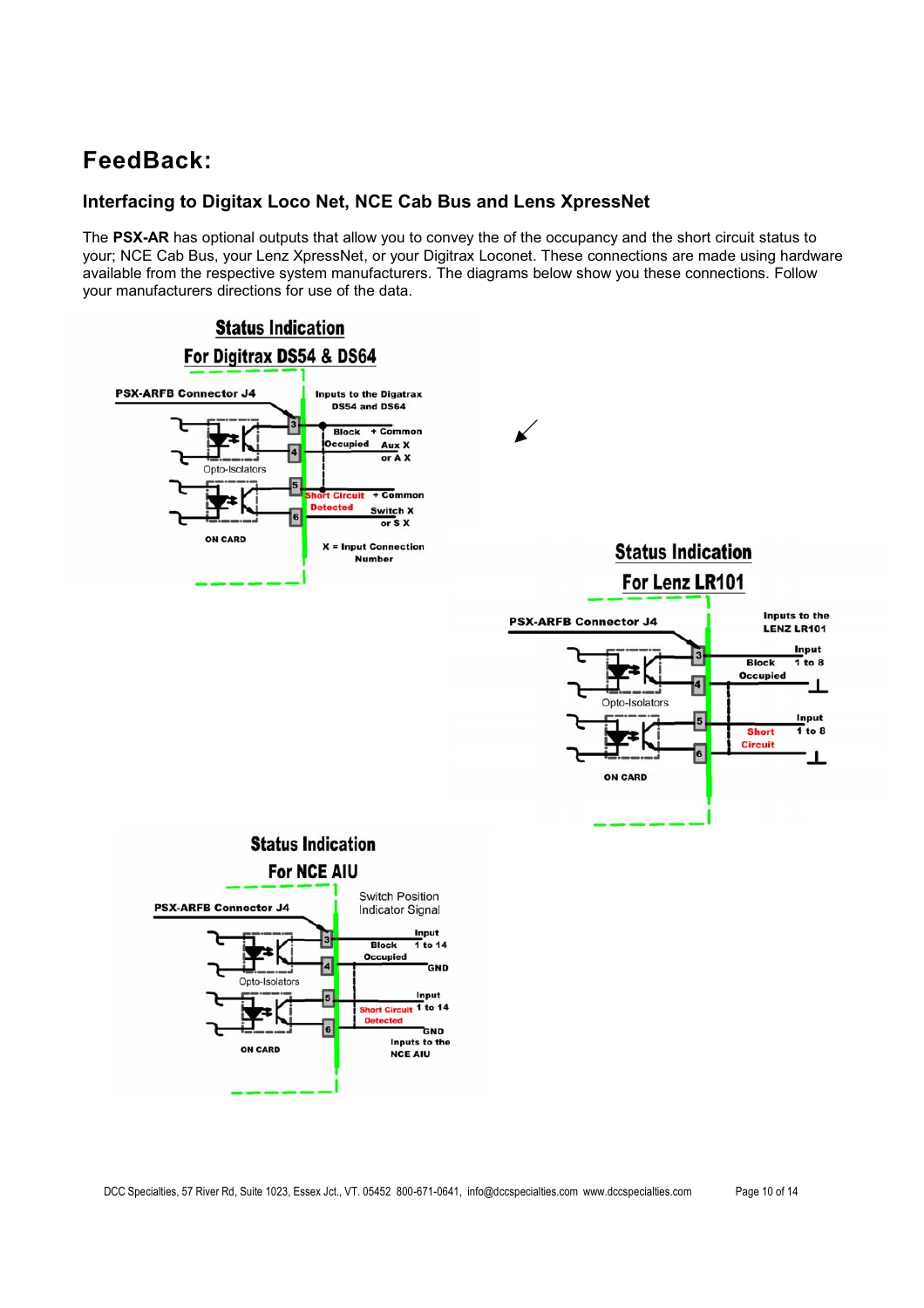## Add-on Circuits for the PSX-AR

#### by Don Fiehmann (04/10/09

The PSX-AR reverser/circuit breaker has become a very popular way to control polarity in reverse loops and wyes. With the flexible power settings it is usable on Z to G scale layouts. The PSX-AR also has many features that can be used when wired to a layout. Here are a few things that can be easily added that were not in the original instructions. There are three ideas in this article.

- **1. Add pushbuttons to control turnout position.**
- **2. LED indication of turnout position for layout display.**
- **3. Make the reverse/short LED show only the short indication.**

#### **(1) Pushbutton Control of Turnout**

My solution gave control of both positions. I like simple solutions and this one qualifies for that category. Three pieces of wire and two push-button switches is all that is required. The way this works is the pushbutton switch put a short between either of the rails of the loop and one of the rails feeding the loop. This causes the PXS-AR to<br>instantly reverse the rail polarity and also throw the switch.<br>
Yushbutton switches mounted on the edge instantly reverse the rail polarity and also throw the switch.



**(2) LED Indication for Layout Map Display.** There are times when you need to know which way the PSX-AR is set (reversed or normal). Here is a simple circuit that uses an LED to indicate the polarity setting of the PSX-AR. It only uses three standard parts. If you have block occupancy detection circuits the resistor value should be high enough not to trip the detector circuit. The 1K value is a starter and if you have problems you can go much higher and still get a good light from the LED. Circuit connects between a reversing section and the normal trackage.

of the layout make it easy to see the status of the turnout. The LED is wired in series with the Tortoise switch motor. Since the pushbutton switch will momentarily take the short circuit current you should use good quality switches.



#### **(3) Make the reverse/short LED show only the short indication**

When you have used the PSX-AR you know that the blinking LED means the polarity of the unit is reversed. A steady light means there is a short circuit. The dual indication of fine when you a are use to it. The problem that Jim Betz had was at Bay-Rails when they were using operators that were not familiar with the dual indication. They got confused and thought the blinking LED was a short instead of the just the reversed mode. Here is a circuit filters out the blinking status and lets the short indication show.



DCC Specialties, 57 River Rd, Suite 1023, Essex Jct., VT. 05452 800-671-0641, info@dccspecialties.com www.dccspecialties.com Page 11 of 14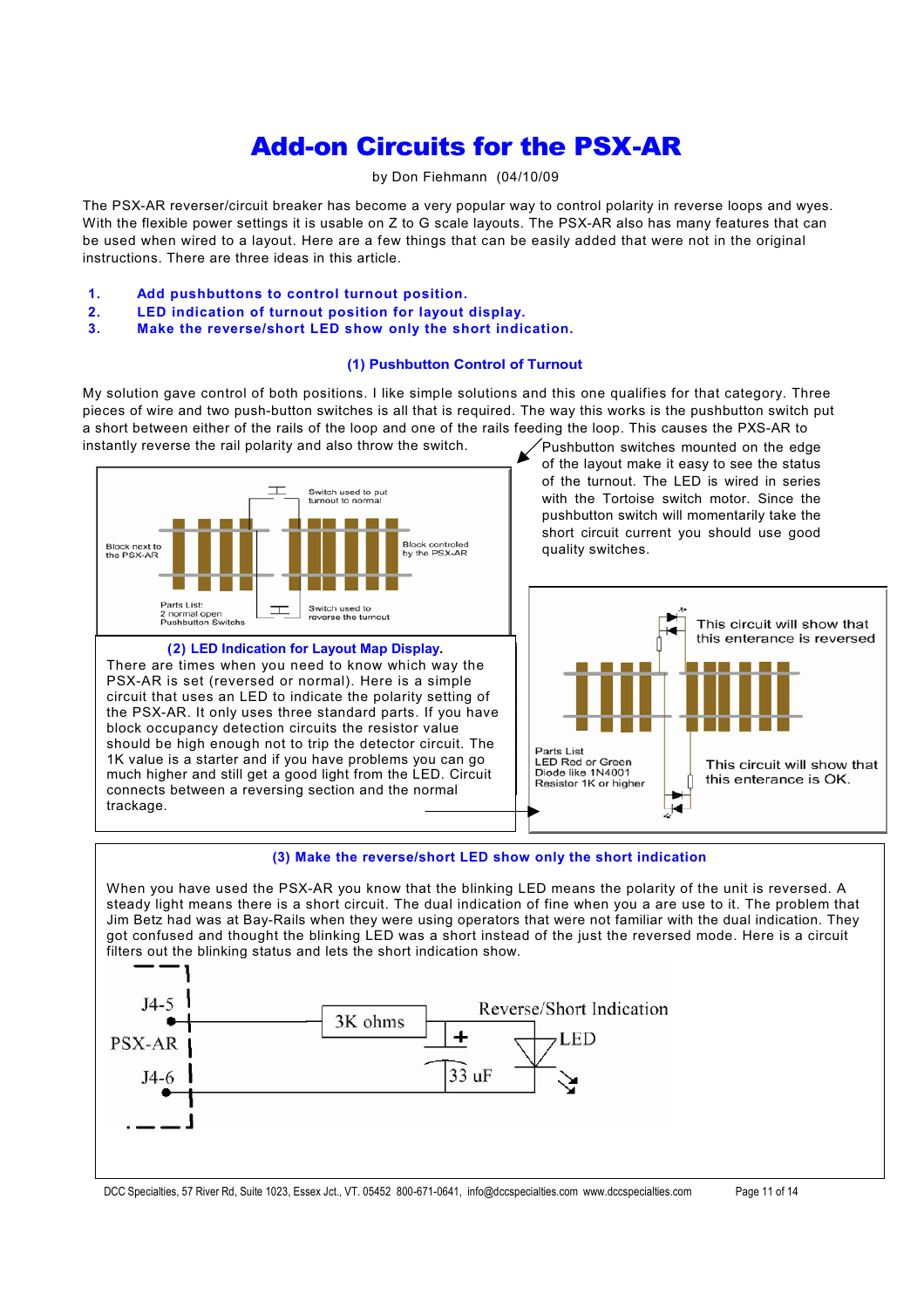# **PSX-AR "Double Reverse Mode"**

Another PSX-AR Exclusive Feature!

## **What is Double Reverse Mode?**

We have developed and added a great new feature to the PSX-AR Series.

These features were requested by several users!

There are layouts that have back-to-back reverse loops so that the current PSX-AR's tend to flip/flop each other and the transition from one loop to the next, as would be expected, is jerky or sporadic.

Larry Maier created a provision in the software to create a slave unit PSX-AR, enabled by a CV change.

The slave unit has a programmable reversing time delay so that the units reverse in sequence.

This new feature is called, "Double Reverse Mode"(TM).

## **Applicable CV's:**

The new code uses CV55=0 to operate as the primary reverser (same as existing products). This is the default.

Setting CV55=1 enables the unit as the secondary reverser. It will defer to the primary in reversing situations.

CV65 controls the timing between the primary and secondary. Its default is 8, which seems to be fine.

Caution:

The user should generally not use this CV65 Mis-setting it could cause the breaker to self-destruct by Delaying the reverse/break action too long.

If a customer has a problem, he can use CV65 to fine tune things with our direction, although this generally will not be necessary

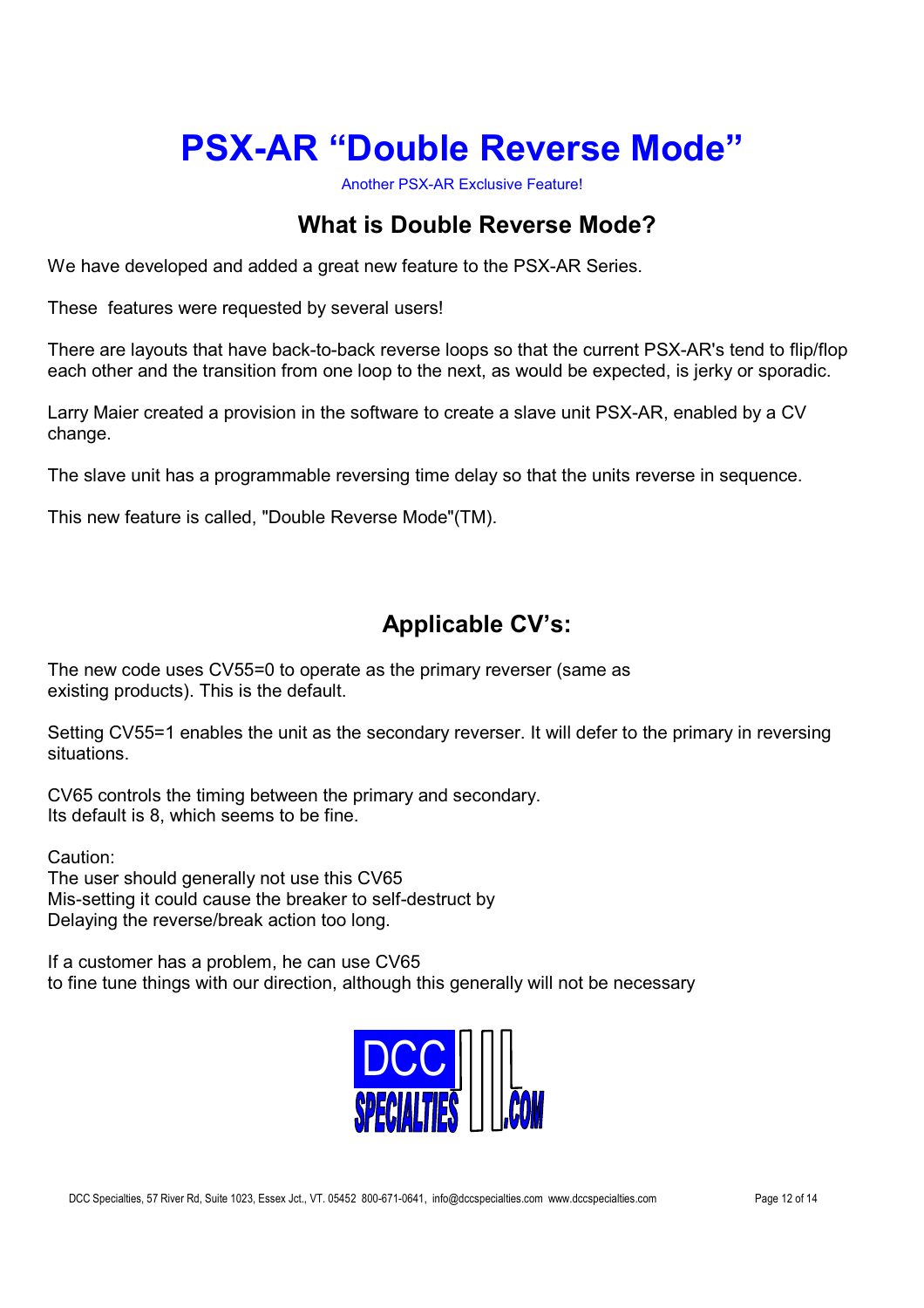## **Quick Start (A) All connections involve (2) Inputs from the DCC Booster or the main line buss and (2) Outputs to the isolated reverse block!**

## **(B) PSX-AR is ready to operate without using programmable options!**



Before wiring, check that the program jumper is on pins 2-3 of J3. (Pin 1 is nearest the center of the card.) See the drawing on this page.

1. Be sure to connect the two wires from the booster to the INPUT and the two wires to the reversing section or loop to the OUTPUT connections. If you connect DCC Buss Power to the PSX-AR outputs you will damage the PSX-AR!

2. When power is applied the red LED's, D12 near the input and D7 near the output should be *on.* If the status LED, D6 near the program jumper is *on* solid, you may have a short between the two wires from the output or in the track section. If the status LED, D6 is blinking then polarity has reversed.

3. If you short the output *quickly,* simulating a short caused be wheels crossing the polarity gap, the status LED should start to blink. A long short will cause the status LED to come on steady.

4. If the long short shuts down the booster instead of the circuit breaker in the PSX-AR, you may have to set the circuit breaker to a lower trip current. Either jumpers or a CV setting can be changed. See CV49, pg-6. See User Guidelines pg-8